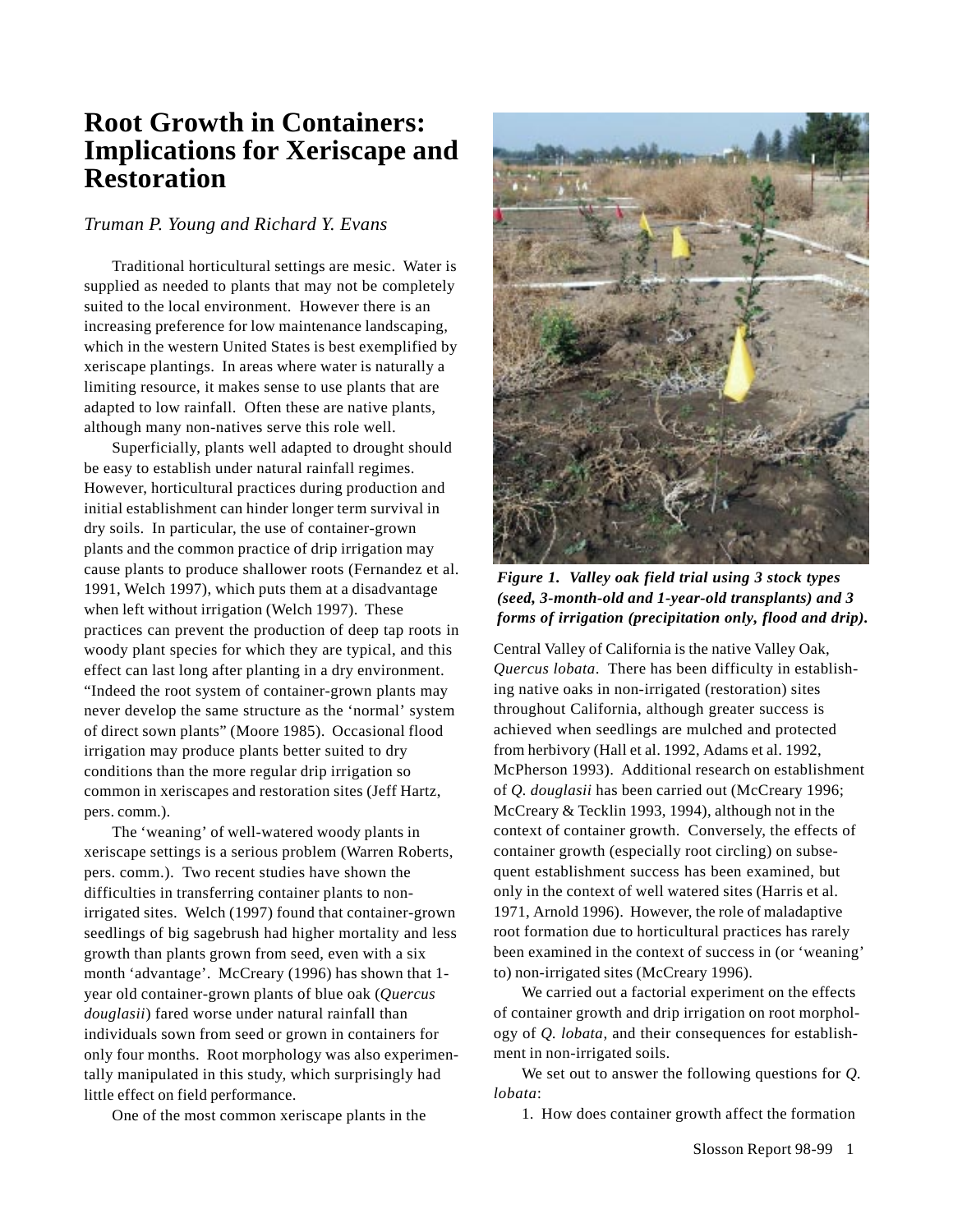of the root system?

- 2. How do container growth and irrigation regime affect ultimate root architecture in xeriscape conditions?
- 3. How are these root architectures associated with survival and growth rate when planted into, or 'weaned' to, non-irrigated sites?
- 4. What alternative production methods ameliorate or eliminate these problems?
- In addition, we will use this study to address additional propagation issues:
	- 5. Does seed weight or seed quality affect seedling performance, and by how much?
	- 6. How soon do *Q. lobata* roots reach the bottoms of short and tall containers?
	- 7. How does container size affect greenhouse and field success?

#### **Methods:**

*Seed study*. We examined the relationship between acorn size, weevil exit holes, and acorn cracking and the germination, growth and initial survivorship of valley oaks. There was near failure of the valley oak acorn production in 1998, which also occurred in previous El Niño years.

Searches of over one hundred valley oak trees in the vicinity of the cities of Davis and Winters, California in the fall of 1998 failed to find a single seed. Commercial native plant nurseries and seed sources were experiencing similar problems. In October, we were fortunate to obtain approximately 500 *Quercus lobata* seeds from a commercial source (Mistletoe Seeds) collected near Los Robles, California.

The acorns were placed into cool storage until January 1999, when radicles began to emerge. On 21 January, each acorn was weighed to the nearest milligram and was scored for the presence of cracks and the number of weevil exit holes. In cracked acorns several splits in the acorn occurred at their distal ends. The acorns were then divided randomly into two groups. The first 162 acorns were planted in a field experiment, spaced 2m apart and covered with a thin covering layer of soil (~1cm). These seeds were monitored only for predation and germination. In a lathhouse, 272 acorns were placed onto the surface of standard potting soil in 6x6x25 cm pots with labels recording their weight and then placed on benches and watered regularly. A subset of the smaller acorns had been planted in a separate experiment and eaten by rodents, but the remaining seeds represented the full range of seed sizes.

From 4 February to 11 March, the lathhouse seeds were surveyed weekly for germination, survivorship and additional exit holes. As the seedlings grew, the bases of the pots were monitored for whether the roots had reached the bottom of the pot by a visual check of the holes at the base of the pots. The field plantings were surveyed for germination at regular intervals.

On 25 February (week 5) half of the lathhouse seedlings were randomly selected and transplanted into larger pots (15x15x40 cm). In the week of 11 March (week 7) all of the seedlings were measured for shoot height to the nearest cm. If there was more than one shoot, the tallest was measured. The shoot heights were measured again on Wednesday 21March (week 13).

*Field trials of planting stock*. We bought nurserygrown seedlings from a local producer. We grew our own three-month oak seedlings in the greenhouse in a factorial design, with pot depth as an independent variable using depths of 20 cm and 40 cm. Initial propagation in deep pots might increase survival in dry sites (Bainbridge et al. 1995), perhaps because it encourages the growth of tap roots.

Seedlings (including recently germinated seeds) were planted out during the winter/spring of 1999 on the fields of Environmental Horticulture. A random stratified design was produced with three blocks. Each block had three sub-blocks, each with a different watering regime:

- 1. No additional water (natural precipitation only)
- 2. Drip irrigation
- 3. 'Flood' irrigation (thorough soaking in a moated area 1 m around the seedling).

Within each sub-block, there are six plots, two of each seedling age. Within each plot, there are nine seedlings. For the three-month old seedlings, plants from large and small containers were alternated. At the time of planting all seedlings were watered once. All seedlings have been monitored monthly for growth and survival (Figure 1).

### **Results and Discussion**

*Seed study.* Acorns in both greenhouse and field plantings had ~90% germination, if they survived predation. Larger seeds had a higher probability of germination and germinated earlier than smaller seeds. Larger seeds had greater shoot growth and earlier root emergence from the bottom of pots than smaller seeds. Seeds that had weevil infestation showed less shoot growth than seeds that were not infested. Cracked seeds germinated later and had later root emergence than seeds without cracks.